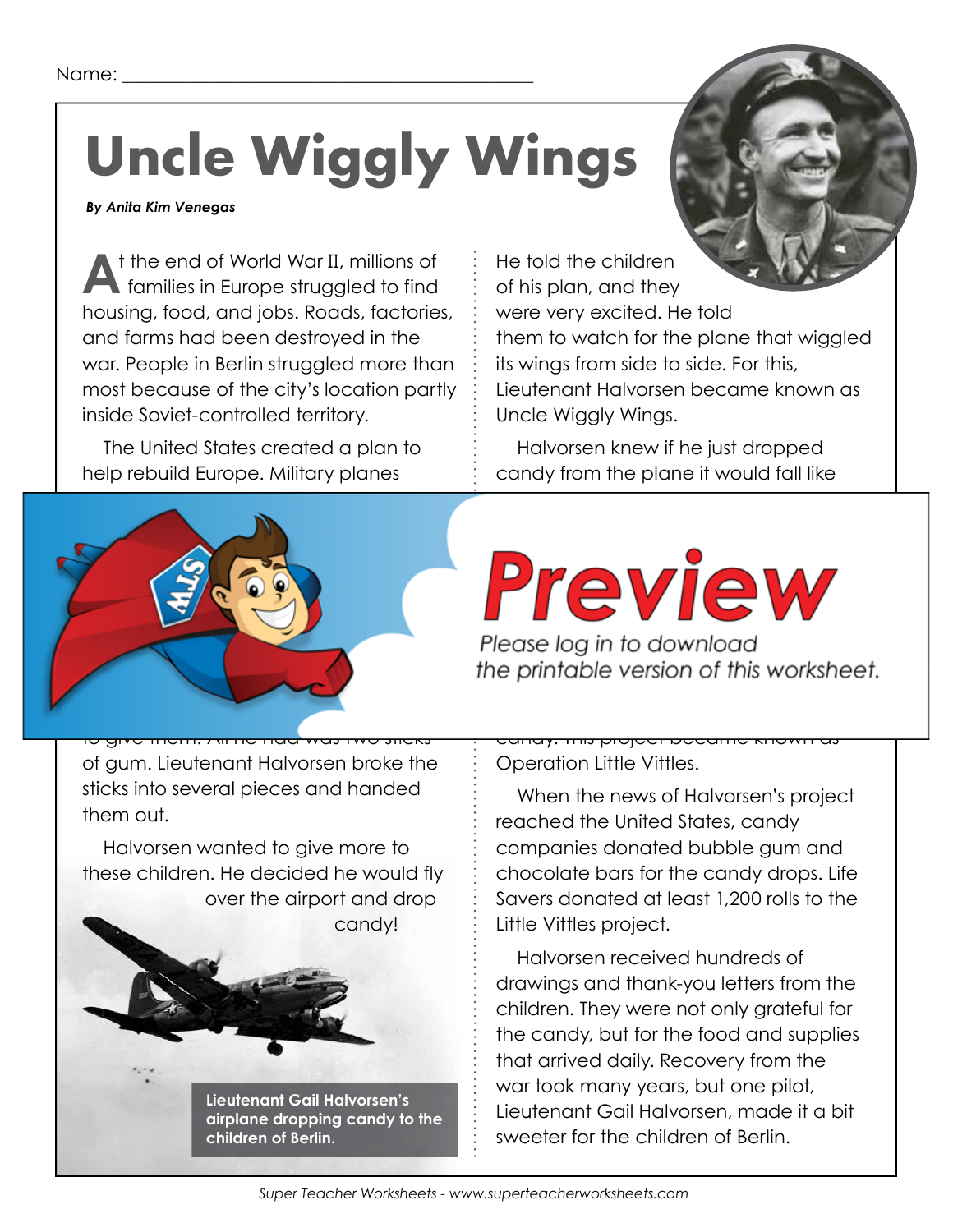# **Uncle Wiggly Wings**

 *By Anita Kim Venegas*

- **1.** Why was Lieutenant Halvorsen in Berlin?
	- **a.** He was born there.
	- **b.** He was bringing supplies to the people in the city.
	- **c.** He got a job making candy in the city.
	- **d.** He was learning to be a pilot there.
- **2.** What did Lieutenant Halvorsen first give to the children watching the planes? **a.** Life Savers **b.** chocolate



Based on what you read in the article, what does the underlined word most likely mean?

- **a.** airplanes
- **b.** supplies of food
- **c.** military battles
- **d.** airports
- **5.** What company donated at least 1,200 rolls of their product to the Little Vittles project?
- **6.** How did Lieutenant Halvorsen earn the nickname "Uncle Wiggly Wings"?

\_\_\_\_\_\_\_\_\_\_\_\_\_\_\_\_\_\_\_\_\_\_\_\_\_\_\_\_\_\_\_\_\_\_\_\_\_\_\_\_\_\_\_\_\_\_\_\_\_\_\_\_\_\_\_\_\_\_\_\_\_\_\_\_\_\_\_\_\_\_\_\_\_\_\_\_\_\_\_\_

\_\_\_\_\_\_\_\_\_\_\_\_\_\_\_\_\_\_\_\_\_\_\_\_\_\_\_\_\_\_\_\_\_\_\_\_\_\_\_\_\_\_\_\_\_\_\_\_\_\_\_\_\_\_\_\_\_\_\_\_\_\_\_\_\_\_\_\_\_\_\_\_\_\_\_\_\_\_\_\_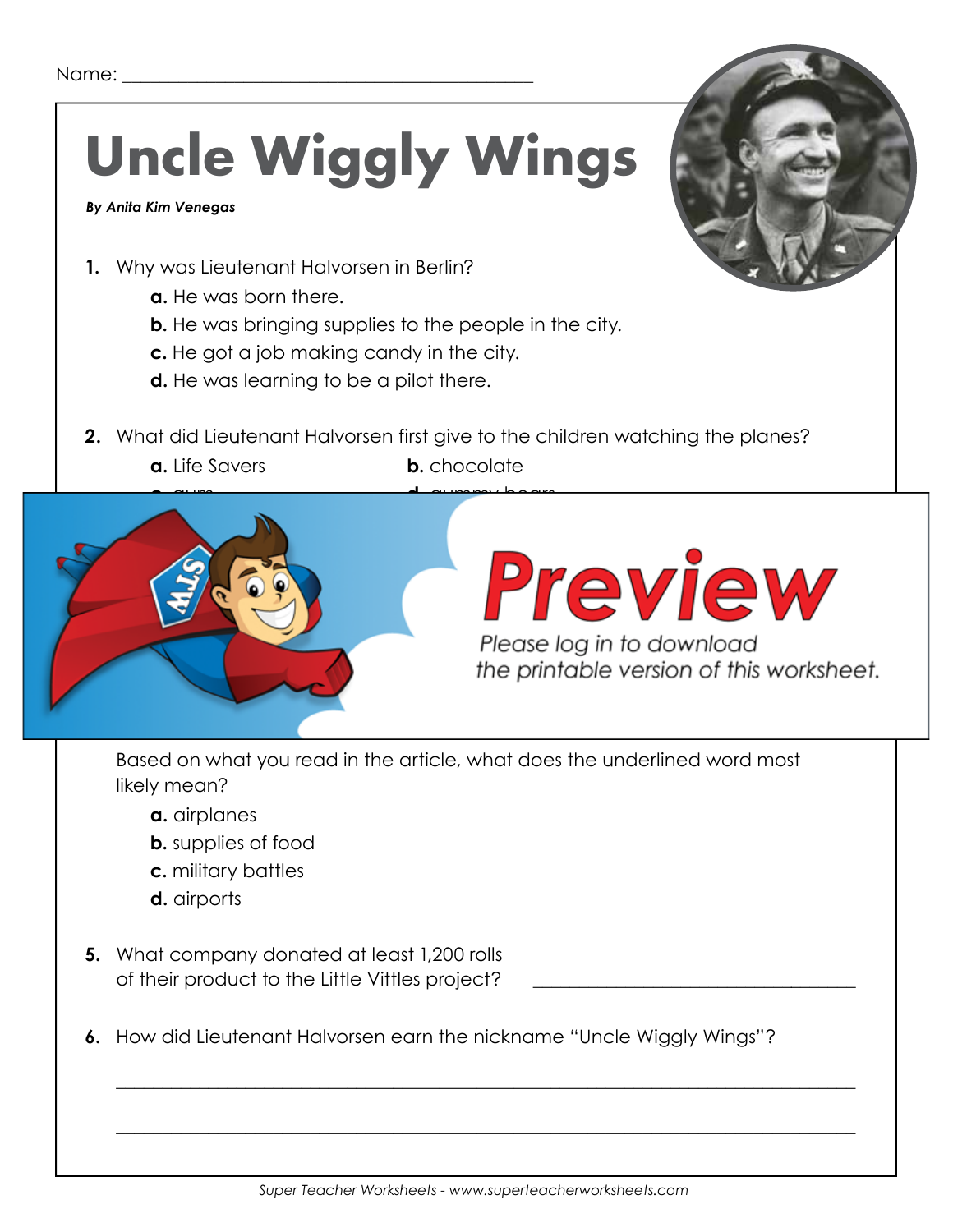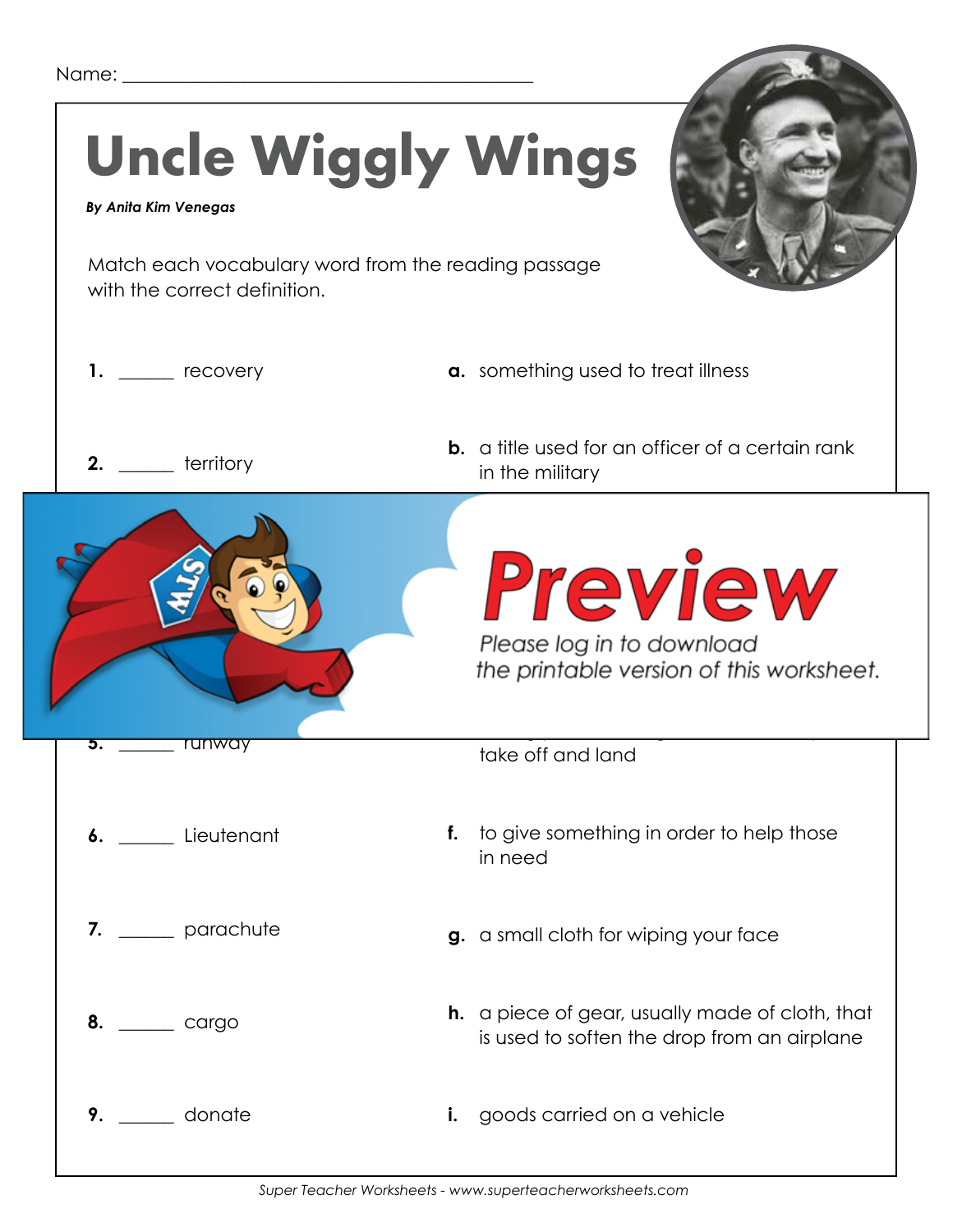## **Uncle Wiggly Wings**

#### **By Anita Kim Venegas**



In the article, "Uncle Wiggly Wings," you learned how one military officer brightened the lives of many children after World War II.

On the lines below, write about something you've done to brighten someone's life or to help people. This can include volunteering for an organization, donating to charity, or helping a friend or family member with something.

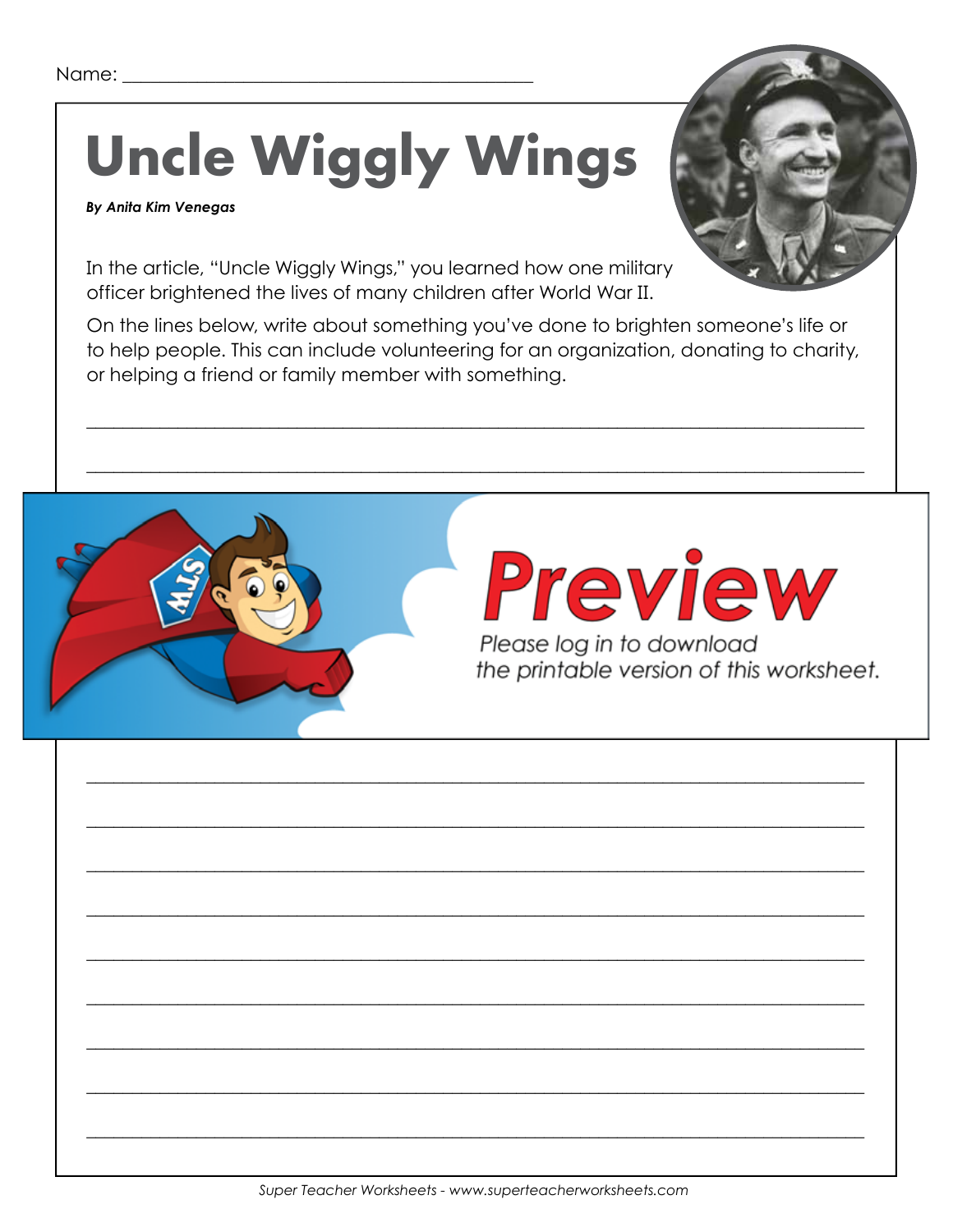### **ANSWER KEY**

## **Uncle Wiggly Wings**



**1.** Why was Lieutenant Halvorsen in Berlin?



 **a.** He was born there. **d.** He was learning to be a pilot there. **2.** What did Lieutenant Halvorsen first give to the children watching the planes? **a.** Life Savers **b.** chocolate **Please log in to download** the printable version of this worksheet.  $\mathbf{v}$  ,  $\mathbf{v}$  ,  $\mathbf{v}$  ,  $\mathbf{v}$  ,  $\mathbf{v}$  ,  $\mathbf{v}$  ,  $\mathbf{v}$  ,  $\mathbf{v}$  ,  $\mathbf{v}$  ,  $\mathbf{v}$  ,  $\mathbf{v}$  ,  $\mathbf{v}$  ,  $\mathbf{v}$  ,  $\mathbf{v}$  ,  $\mathbf{v}$  ,  $\mathbf{v}$  ,  $\mathbf{v}$  ,  $\mathbf{v}$  ,  $\mathbf{v}$  ,  $\mathbf{v}$  ,  $\Box$  and  $\Box$  and  $\Box$  and  $\Box$  and  $\Box$  and  $\Box$  and  $\Box$  and  $\Box$  and  $\Box$  and  $\Box$  and  $\Box$ **4.** The last sentence of paragraph six reads: *This project became known as Operation Little Vittles.*  $\mathbf{E} = \mathbf{E} \cdot \mathbf{E} \cdot \mathbf{E} \cdot \mathbf{E} \cdot \mathbf{E} \cdot \mathbf{E} \cdot \mathbf{E} \cdot \mathbf{E} \cdot \mathbf{E} \cdot \mathbf{E} \cdot \mathbf{E} \cdot \mathbf{E} \cdot \mathbf{E} \cdot \mathbf{E} \cdot \mathbf{E} \cdot \mathbf{E} \cdot \mathbf{E} \cdot \mathbf{E} \cdot \mathbf{E} \cdot \mathbf{E} \cdot \mathbf{E} \cdot \mathbf{E} \cdot \mathbf{E} \cdot \mathbf{E} \cdot \mathbf{E} \cdot \mathbf{E} \cdot \mathbf{E$ likely mean? **a.** airplanes **b. supplies of food c.** military battles **d.** airports **5.** What company donated at least 1,200 rolls of their product to the Little Vittles project? \_\_\_\_\_\_\_\_\_\_\_\_\_\_\_\_\_\_\_\_\_\_\_\_\_\_\_\_\_\_\_\_\_\_\_ **He tied handkerchiefs to the candy to act as parachutes, so that the candy wouldn't fall like rocks.**

**6.** How did Lieutenant Halvorsen earn the nickname "Uncle Wiggly Wings"?

\_\_\_\_\_\_\_\_\_\_\_\_\_\_\_\_\_\_\_\_\_\_\_\_\_\_\_\_\_\_\_\_\_\_\_\_\_\_\_\_\_\_\_\_\_\_\_\_\_\_\_\_\_\_\_\_\_\_\_\_\_\_\_\_\_\_\_\_\_\_\_\_\_\_\_\_\_\_\_\_ **He earned the nickname by wiggling his airplane's wings** 

\_\_\_\_\_\_\_\_\_\_\_\_\_\_\_\_\_\_\_\_\_\_\_\_\_\_\_\_\_\_\_\_\_\_\_\_\_\_\_\_\_\_\_\_\_\_\_\_\_\_\_\_\_\_\_\_\_\_\_\_\_\_\_\_\_\_\_\_\_\_\_\_\_\_\_\_\_\_\_\_ **before dropping the candy.**